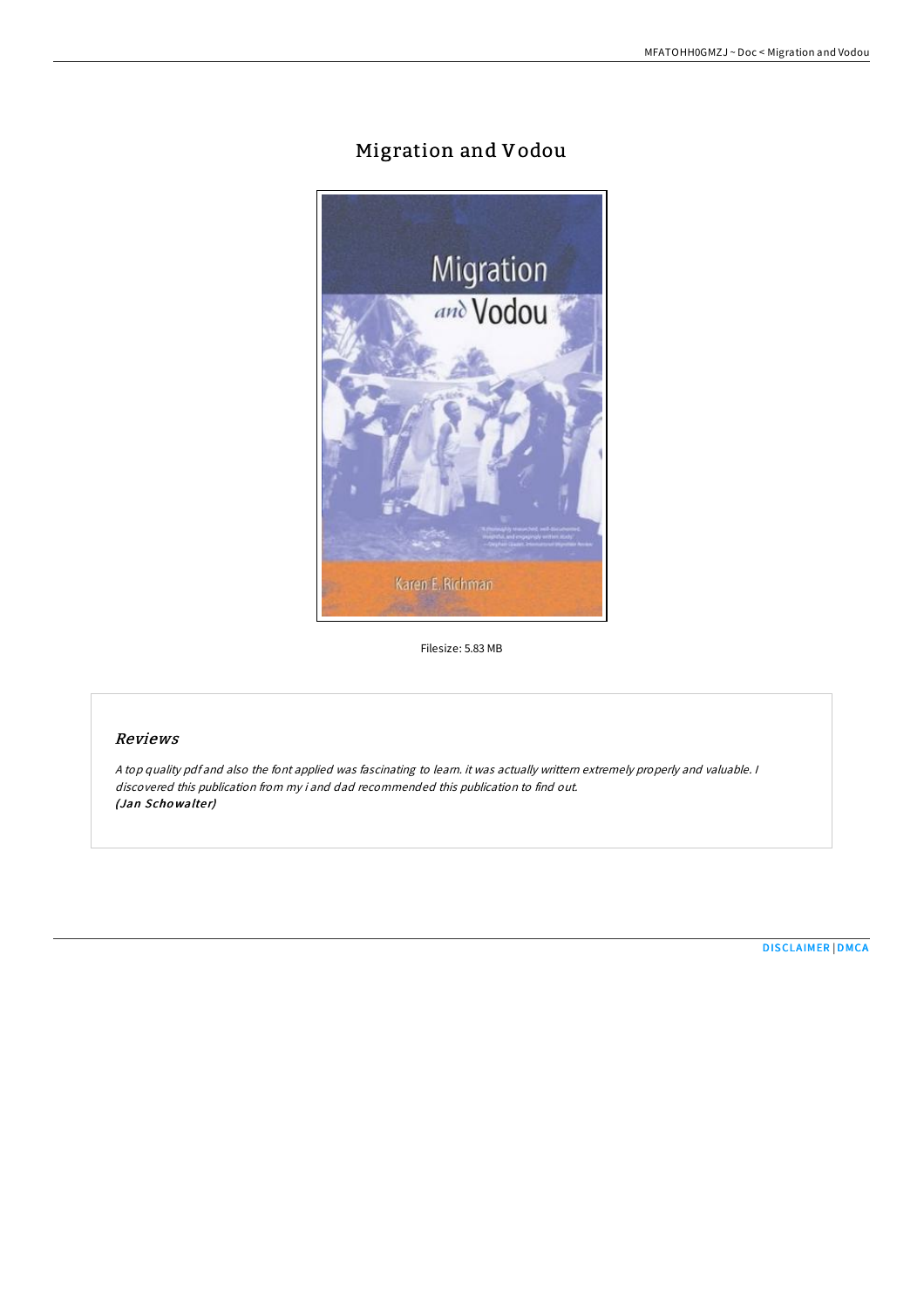### MIGRATION AND VODOU



University Press of Florida. Paperback. Book Condition: new. BRAND NEW, Migration and Vodou, Karen E. Richman, "The most ambitious, insightful, and interesting account of the nature and centrality of religion for transnational migrants yet written . . . a pathbreaking study."--Josh DeWind, director, International Migration Program, Social Science Research CouncilThis book and accompanying compact disc provide a rare excursion in the innovative ways a community of Haitian migrants to South Florida has maintained religious traditions and familial connections. It demonstrates how religion, ritual, and aesthetic practices affect lives on both sides of the Caribbean, and it debunks myths of exotic and primitive vodou (often spelled "voodoo"), which have long been used against Haitians.As Karen Richman shows, Haitians at home and in migrant settlements make ingenious use of audio and video tapes to extend the boundaries of their ritual spaces and to reinforce their moral and spiritual anchors to one another. The book and CD were produced in collaboration to give the reader intimate access to this new expressive media. Sacred songs are recorded on tapes and circulated among the communities. Migrants are able to hear not only the performance sounds--drumming, singing, and chatter--but also a description, as narrators tell of offerings, sacrifices, prayers, and the exchange of possessions. Spirits who inhabit the bodies of ritual actors are aware of the recording devices and personally address the absent migrants, sometimes warning them of their financial obligations to family members in Haiti. The migrants' dependence on their home village is dramatically reinforced while their economic independence is restricted.Using standard ethnographic methods, Richman's work illuminates the connections among social organization, power, production, ritual, and aesthetics. With its transnational perspective, it shows how labor migration has become one of Haiti's chief economic exports.

旨 **Read Migration and Vodou [Online](http://almighty24.tech/migration-and-vodou.html)** 

B Download PDF Mig[ratio](http://almighty24.tech/migration-and-vodou.html)n and Vodou